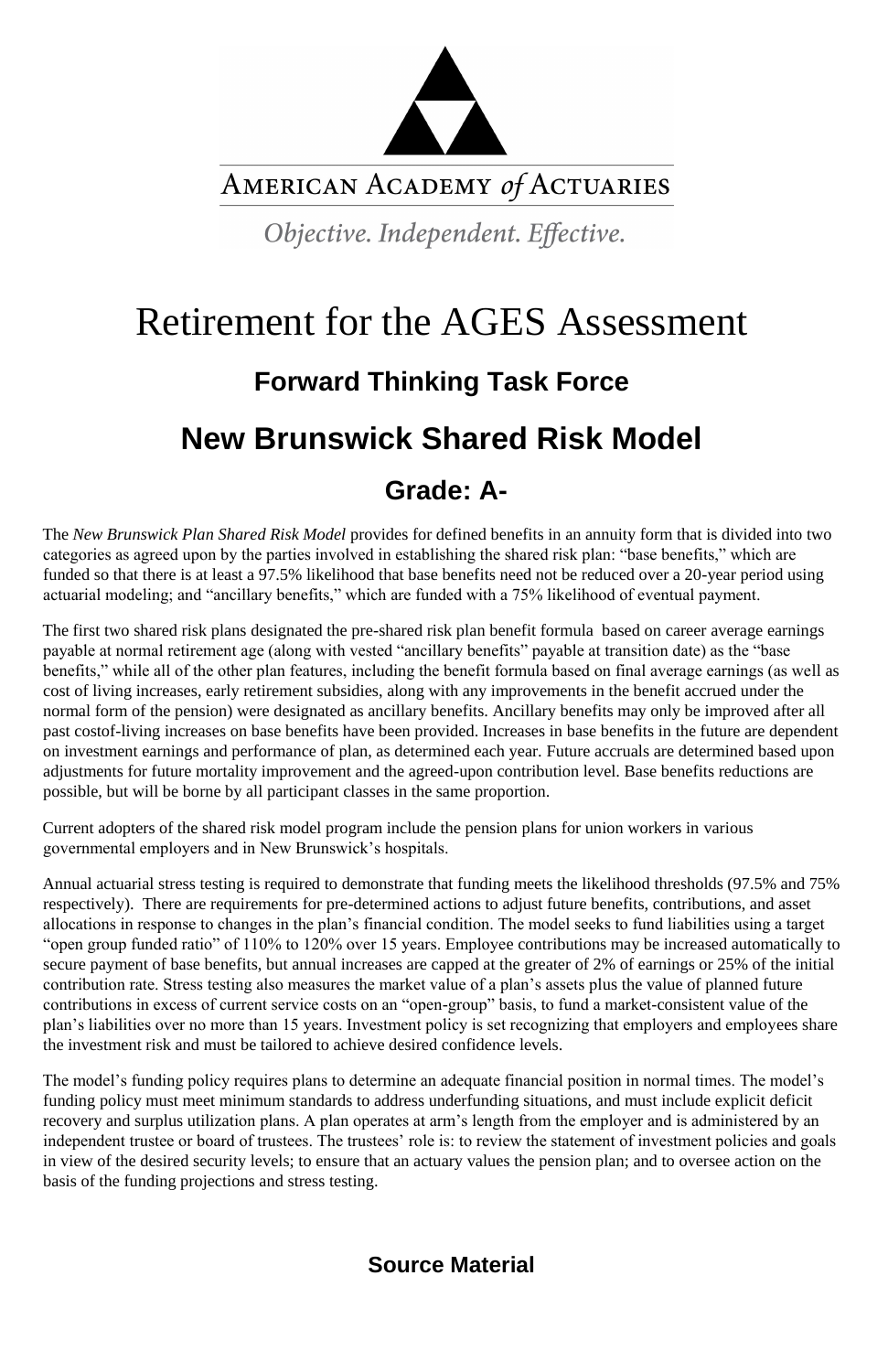- *New Brunswick's New Shared Risk Pension Plan*, Center for Retirement Research at Boston College, by Alicia H. Munnell and Steven A. Sass, August 2013*. Available at: http://crr.bc.edu/wp-content/ uploads/2013/07/slp\_33.pdf.*
- *Rebuilding New Brunswick: The Case for Pension Reform*, A Government of New Brunswick Report, February 2013. Available at: http://ppforum.ca/sites/default/files/NB\_Pension%20Reform% 20Case\_EN.pdf.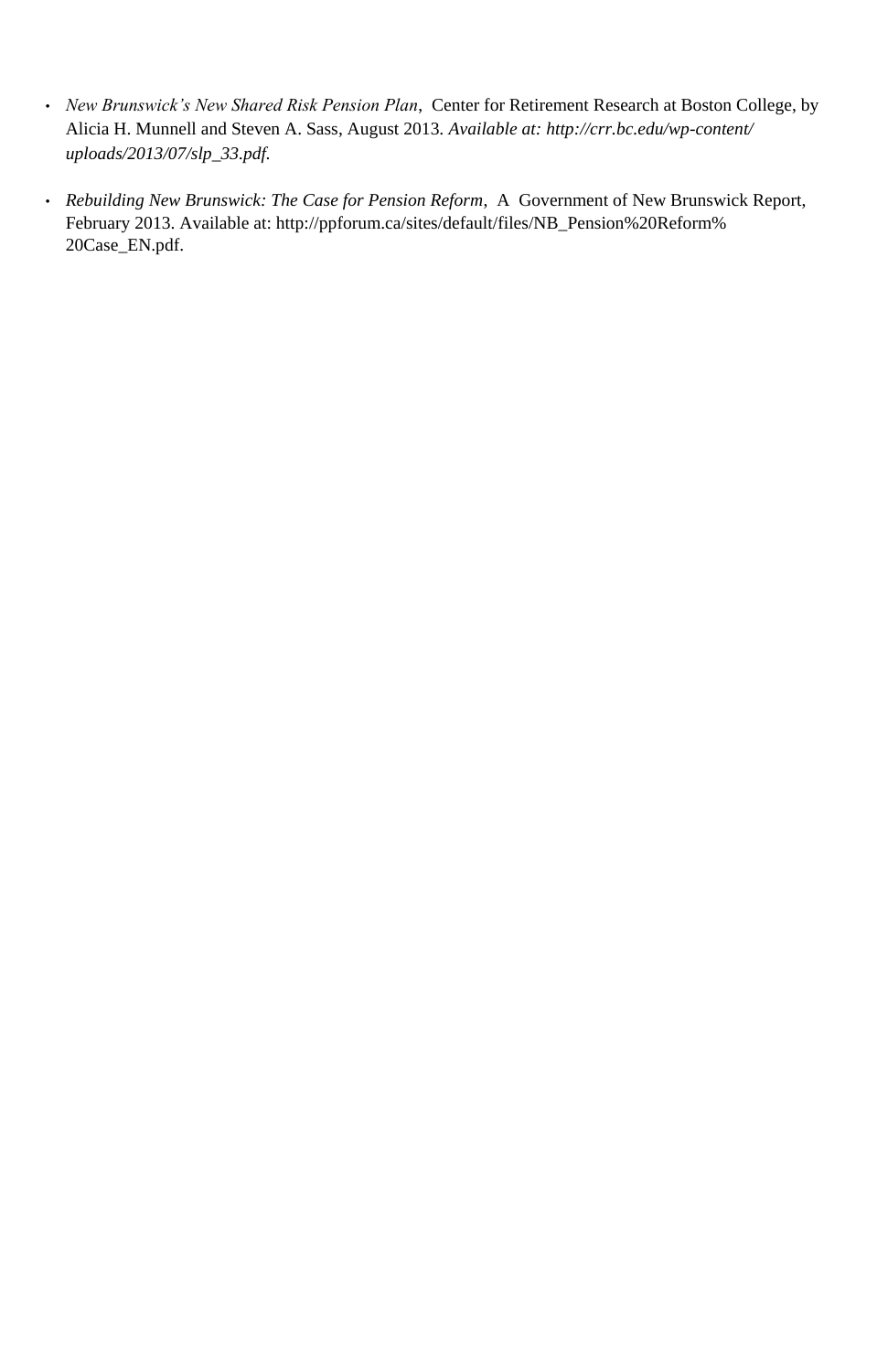# **New Brunswick Shared Risk Model**

# **Alignment**

### **A-**

**—————————————————————————————**

### **Description**

- Aligns each stakeholder's role with their skills.
- Redefines employer's role by placing responsibility for important roles with those appropriate entities.
- Helps individuals by structuring their choices to be well-defined and enhance good decision-making.
- Develops systemic ways to enhance financial security through appropriate levels of laws and regulations .

### **Application of Principles**

- + Plan is managed by independent trustees.
- + Benefits are paid as annuities (provides lifetime income).
- + Plan has several safeguards designed to protect security of beneficiaries.
- + Once in operation, employee and employer responsibility is limited to contributions.

- Complexity of benefit structure (base vs. ancillary benefits) and frequent changes thereto may cause confusion for participants.

#### **Legend**

(+) feature meets principles

(-) feature does not meet principles

(\*) feature where there is not enough information to determine impact or actual impact may depend on stakeholder actions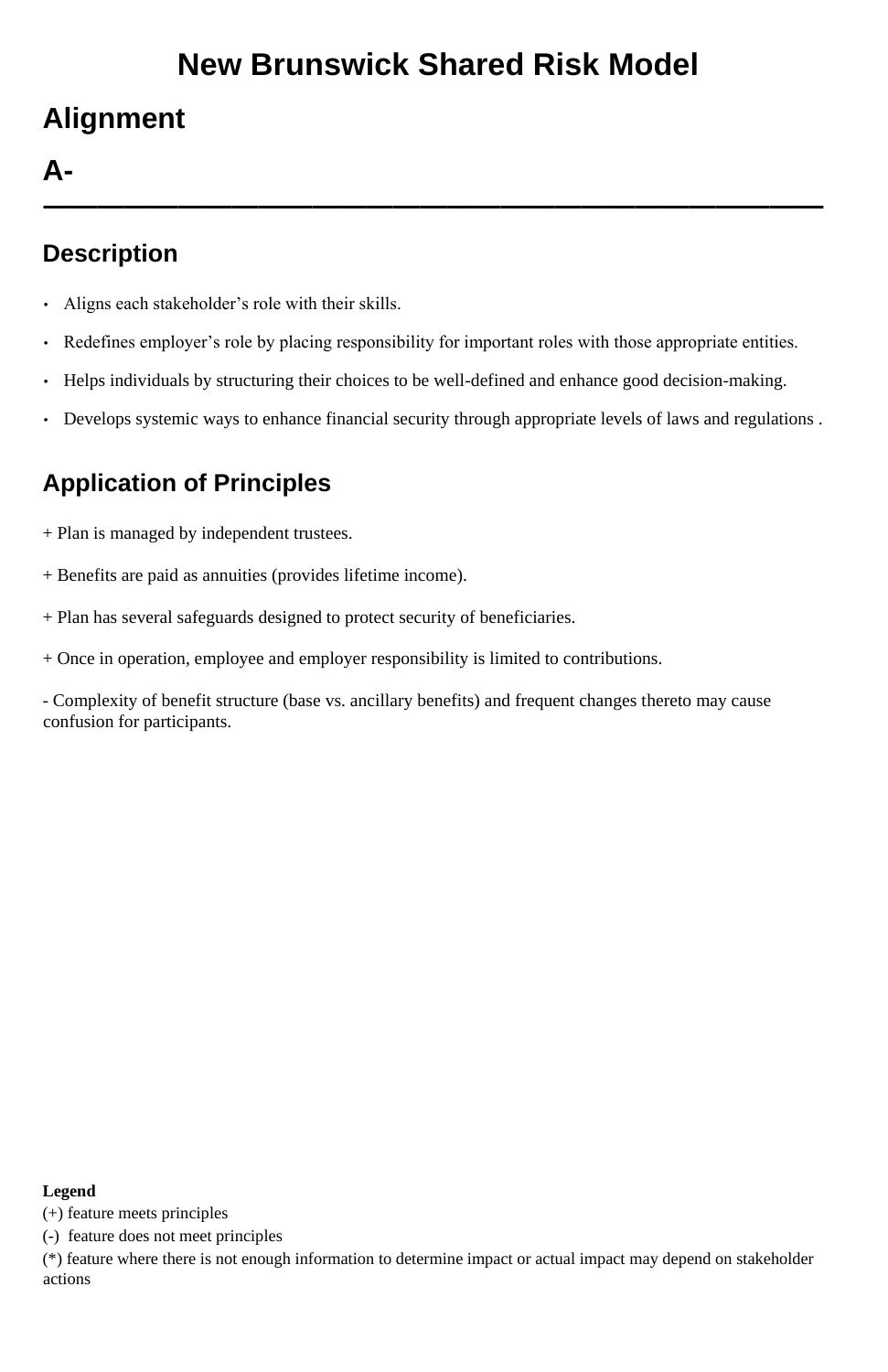# **New Brunswick Shared Risk Model**

## **Efficiency**

**A- ——————————————————————————**

**—**

### **Description**

- Allows smaller plans to group together, with standard and transparent fees to lower plan costs.
- Provides consistent opportunities to accumulate assets during working lifetime to enhance participation and coverage.
- Minimizes leakage for non-retirement benefits during accumulation and payout phases.
- Encourages pooling and effective risk sharing so funds can provide lifetime income.
- Incents narrowing the variability of benefits by fostering risk hedging and allowing for pricing benefits and guarantees.

### **Application of Principles**

- + Plans cover multiple employers of any size that are in the same industry.
- + Provides lifetime income, with pooled longevity risk and limited non-retirement leakage.
- + Benefit design allows for variability in adverse market conditions.
- + Well-defined "ancillary benefits" only paid if funding is sufficient.
- + No opportunity for "trapped surplus" as pre-defined mechanism exists for distributing a reasonable portion of any "excess" that develops within the plan.
- The need to manage the plan's investment strategy to achieve confidence levels required by the stress tests could result in frequent adjustments to investment strategy that may not optimize the efficiency of the portfolio.

#### **Legend**

(+) feature meets principles

(-) feature does not meet principles

(\*) feature where there is not enough information to determine impact or actual impact may depend on stakeholder actions

### **New Brunswick Shared Risk Model**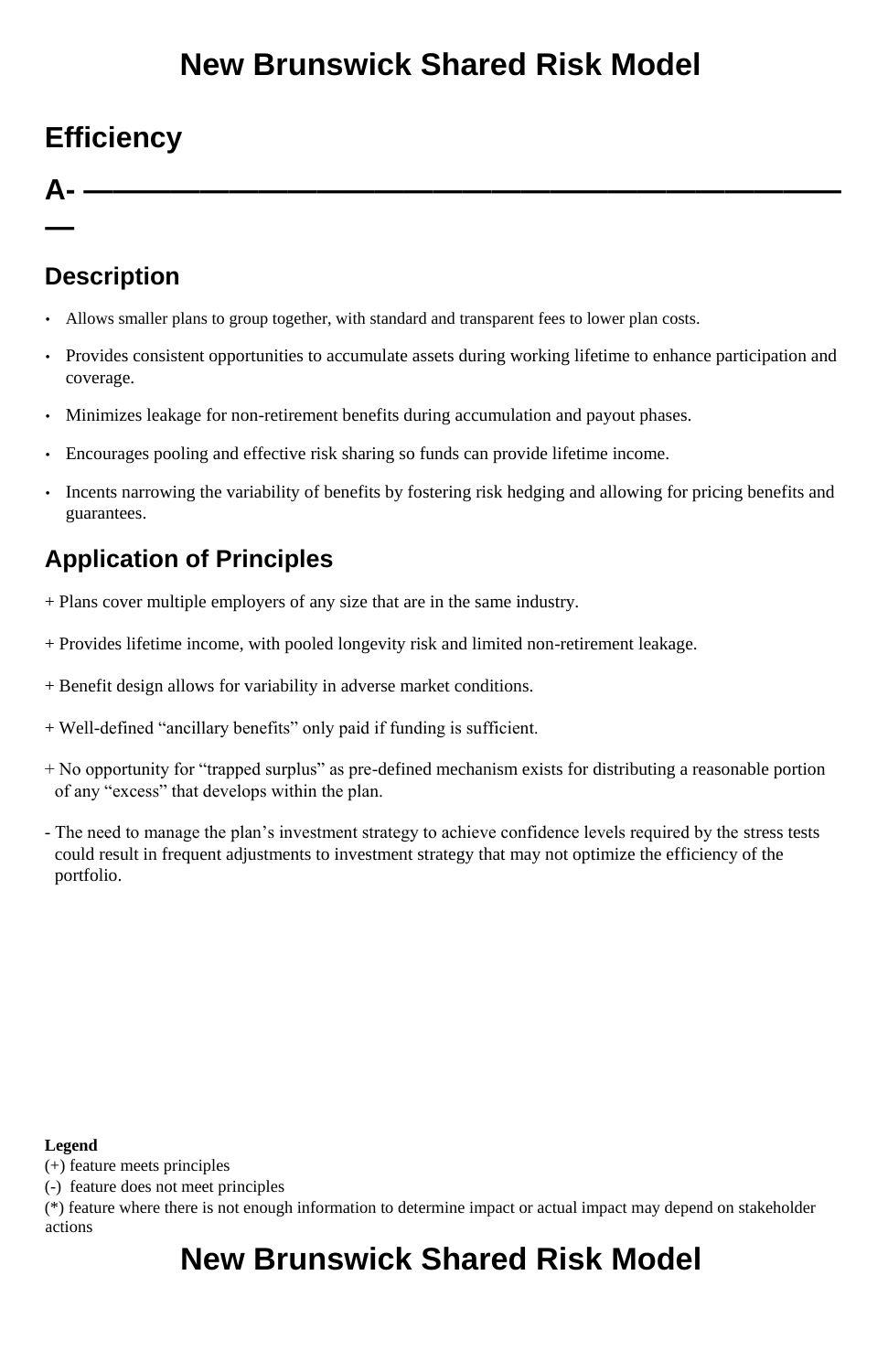### **Governance**

### **A-**

**———————————————————————————**

#### **Description**

- Clearly defines roles and responsibilities, and acts in accordance with them.
- Reduces real and potential conflicts of interest.
- Recognizes and manages competing needs.
- Staffs boards with financial and other professionals who possess relevant expertise.

### **Application of Principles**

- + The trustees must be independent.
- + Assets are invested by investment professionals.
- + Rules specify actions when deficits or excess assets occur.

- Trustees need to understand the complexities of the multiple stress tests for base and ancillary benefits, deficit recovery plan, excess utilization plan, asset liability modeling requirements, changes in risk profile, etc. Plans cover multiple employers of any size that are in the same industry.

#### **Legend**

(+) feature meets principles

(-) feature does not meet principles

(\*) feature where there is not enough information to determine impact or actual impact may depend on stakeholder actions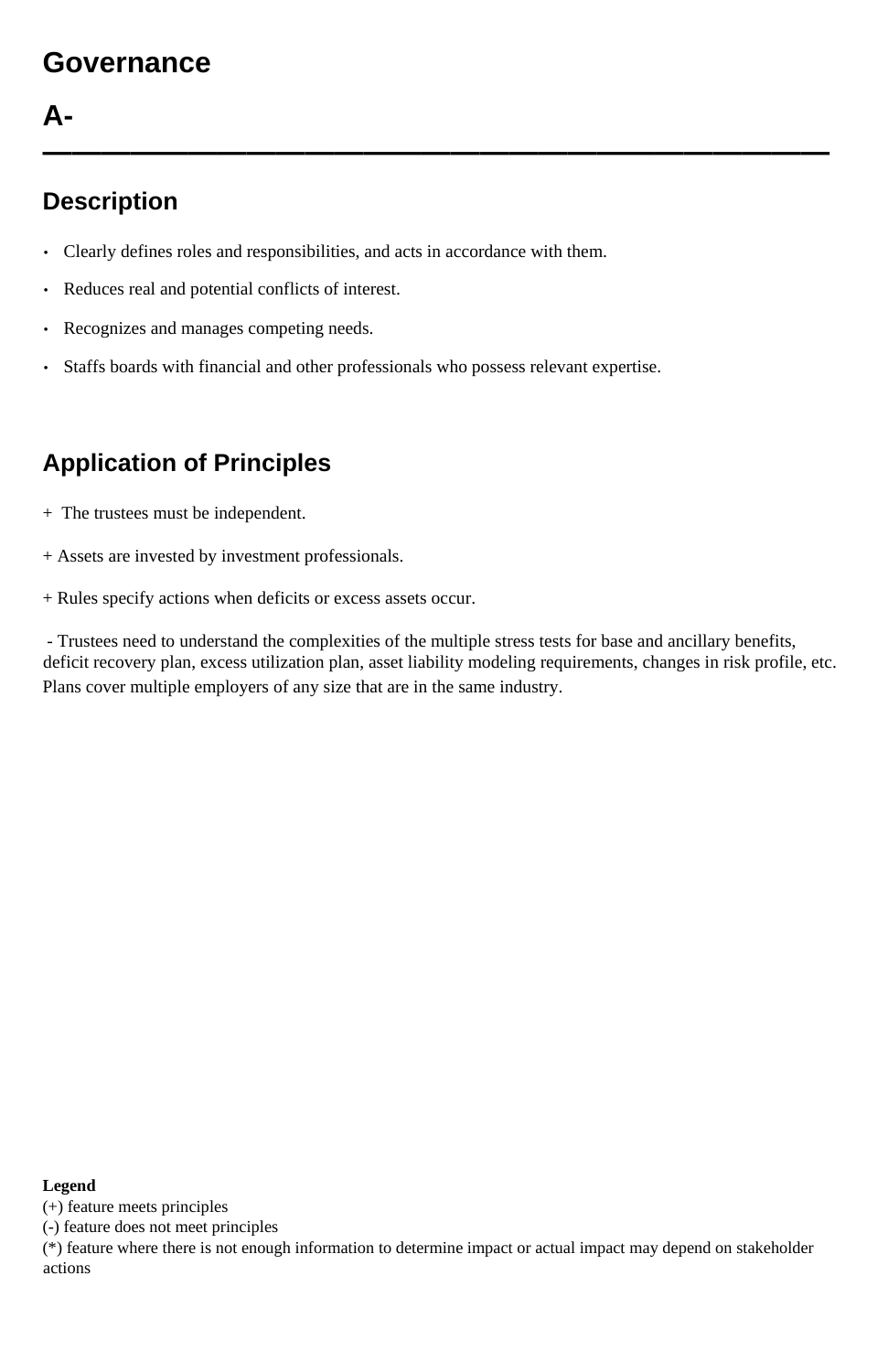# **New Brunswick Shared Risk Model**

## **Sustainability**

#### **A**

**—————————————————————————**

#### **Description**

- Promotes intergenerational equity.
- Allocates cost properly among stakeholders.
- Withstands market shocks.
- Maintains balance between sustainability and adequacy.

#### **Application of Principles**

- + Risks are shared between all beneficiaries, including retirees.
- + Stress testing is done regularly to make sure plans can withstand market shocks.

+ Pre-determined rules specify what will occur in the event of a future market shock that is outside the thresholds being testing with reductions that are spread equally among various participant classes.

\* Open group valuations require additional involvement of the employers and ongoing scrutiny, to make sure the assumptions regarding future participants appropriately reflect anticipated changes to the current demographic characteristics of the group.

#### **Legend**

- (+) feature meets principles
- (-) feature does not meet principles

(\*) feature where there is not enough information to determine impact or actual impact may depend on stakeholder actions